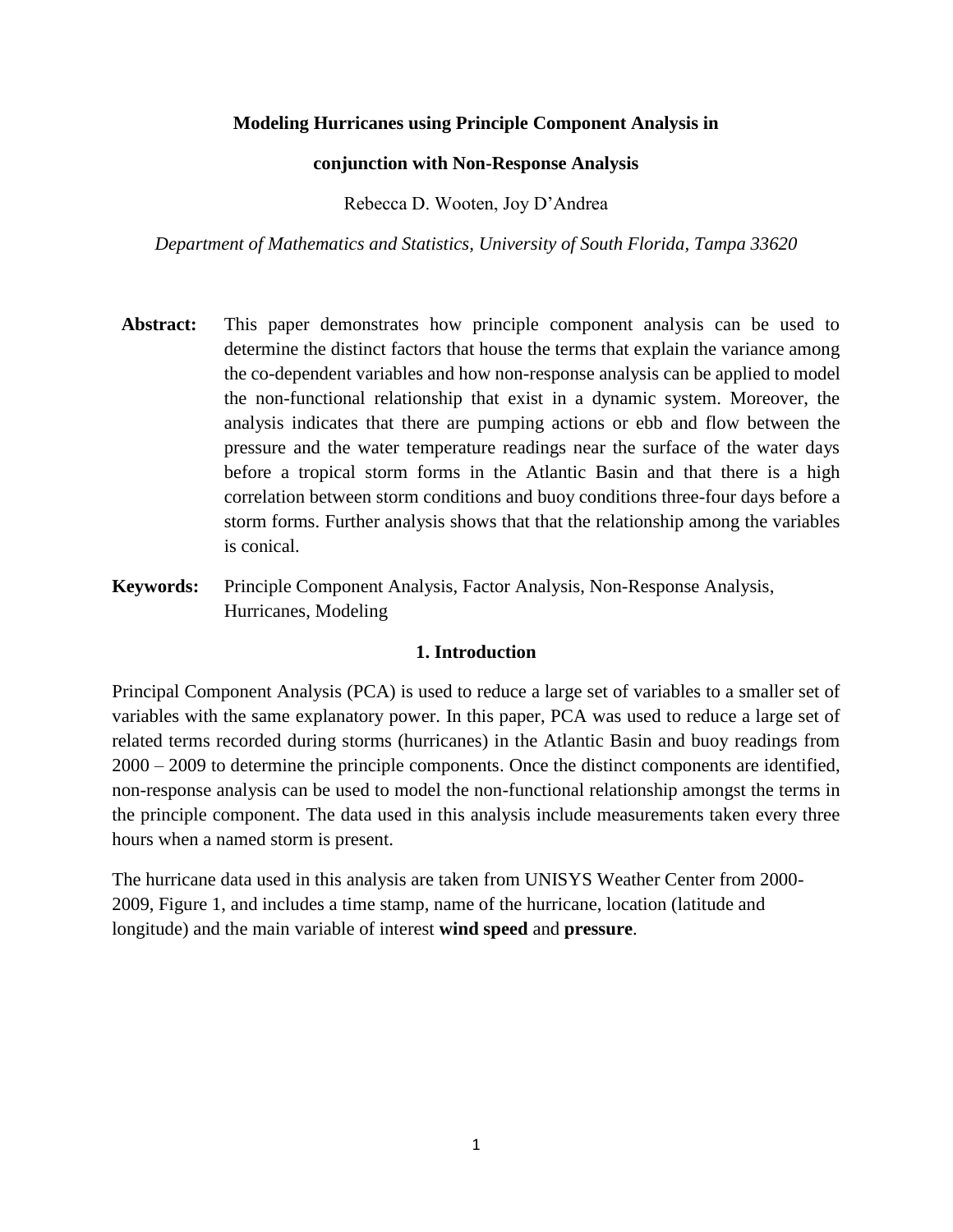

Figure 1: Data diagram of named storms in the Atlantic Basin

Based on the Wooten-Tsokos scale, there are many named storms that would not be considered true hurricanes since the pressures have not dropped to a point that hurricane force winds can be sustained, Figure 2. Among 4160 readings, there are 165 named storms: 16 storms classified at maximum wind speed as a tropical storm, 82 classified as category 1, 28 classified as category 2, 15 classified as category 3, 13 classified as category 4 and 10 classified as category 5. When considered by reading, nearly 30% are when the wind speeds are less than 45 knots (tropical). Only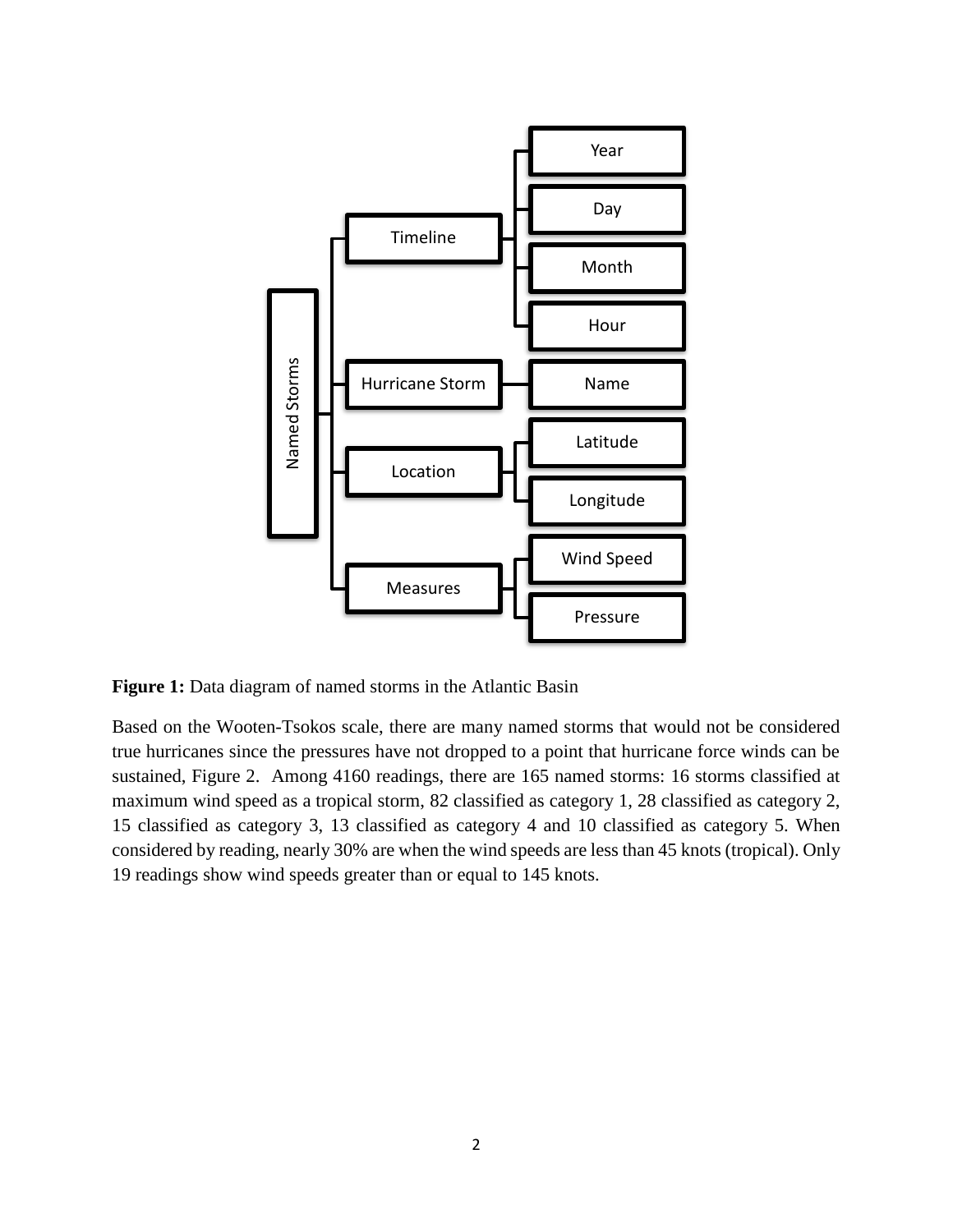| Scale<br>Storms<br>-Tsokos<br>Named<br>Wooten |  | Category 0 |  | wind<45 knots                                                                                                        |  | 16<br>tropical storms |  | 1616 readings |
|-----------------------------------------------|--|------------|--|----------------------------------------------------------------------------------------------------------------------|--|-----------------------|--|---------------|
|                                               |  | Category 1 |  | 45 <wind<75< td=""><td rowspan="4"></td><td>82 hurricanes</td><td rowspan="4"></td><td>1700 readings</td></wind<75<> |  | 82 hurricanes         |  | 1700 readings |
|                                               |  | Category 2 |  | 75 <wind<105< td=""><td>28 hurricanes</td><td>516 readings</td></wind<105<>                                          |  | 28 hurricanes         |  | 516 readings  |
|                                               |  | Category 3 |  | 105<br>umd<125                                                                                                       |  | 15 hurricanes         |  | 216 readings  |
|                                               |  | Category 4 |  | 125 <wind<145< td=""><td>13 hurricanes</td><td>93 readings</td></wind<145<>                                          |  | 13 hurricanes         |  | 93 readings   |
|                                               |  | Category 5 |  | >145 knots                                                                                                           |  | 10 hurricane          |  | 19 readings   |

**Figure 2:** Hurricane classification based upon the Wooten-Tsokos Scale and breakdown of the data by classification and by number of readings in that category.

The readings include **wind speeds** and **pressures**, Figure 3, during the life cycle of a storm from tropical depression to hurricane status to dissipation. Among 4924 readings, the mean is 50 knot and a mode 30 knots.



**Figure 3:** Histogram of **wind speed** and **pressure** as measured during a tropical storm.

A second data set, Figure 4, from the National Data Buoy Center containing the **wind speed**, **pressure**, **atmospheric temperature** and **water temperature** where added to the **wind speed** and **pressure** readings from the hurricanes with 36 daily time shifts used to measure the buoy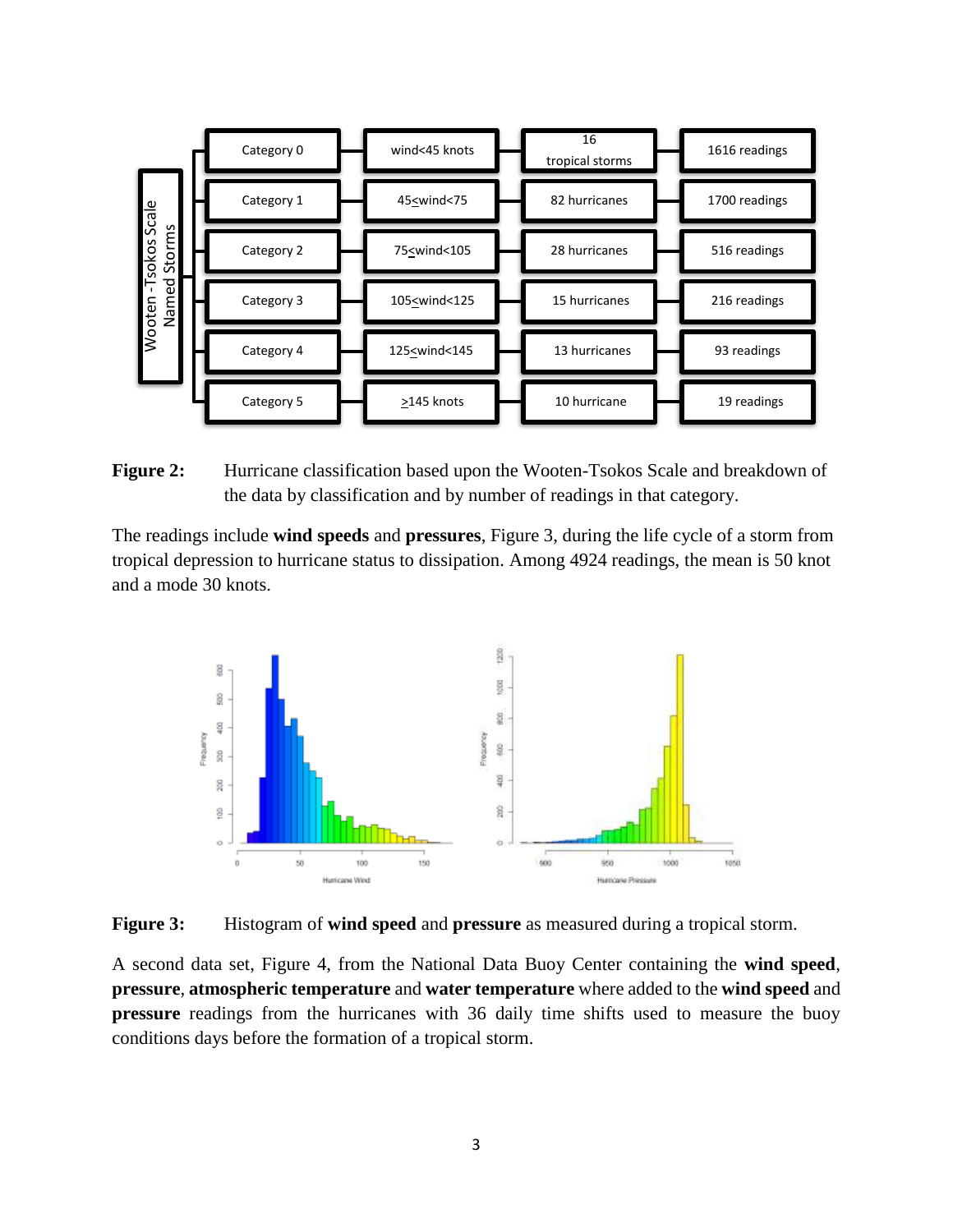

**Figure 4:** Measured variables of interest including time shifts in the buoy conditions.

## **2. Principle Component Analysis**

The terms to be considered using principle component analysis and non-response analysis includes the following 36 terms: the primary variables, the second degree terms and all first order interaction terms.

$$
\{W, P, w, p, a, t, W^2, WP, WW, Wp, P^2, \dots\}
$$

The complete list is given in Table 1 which sorts the terms into factors. Using principle component analysis, we found four principle components. The fourth principle component indicates that pressure readings near the surface of the water at the buoy are extremely constant. When measuring the constant nature of a variable, the coefficient of determination approaches 1 as the variance approaches zero and is 0.75 for uniformly distributed measures. Measuring the constant nature of the variable, with coefficient of determinations of 0.9999852, 0.9876067, and 0.9919942, pressure, atmospheric temperature and water temperature, respectively, show little to no variability whereas the wind speed at the buoy has a coefficient of determination near 0.79; that is, with only 79% of the total sums of squares is explained by the mean is distribution of the wind speeds recorded at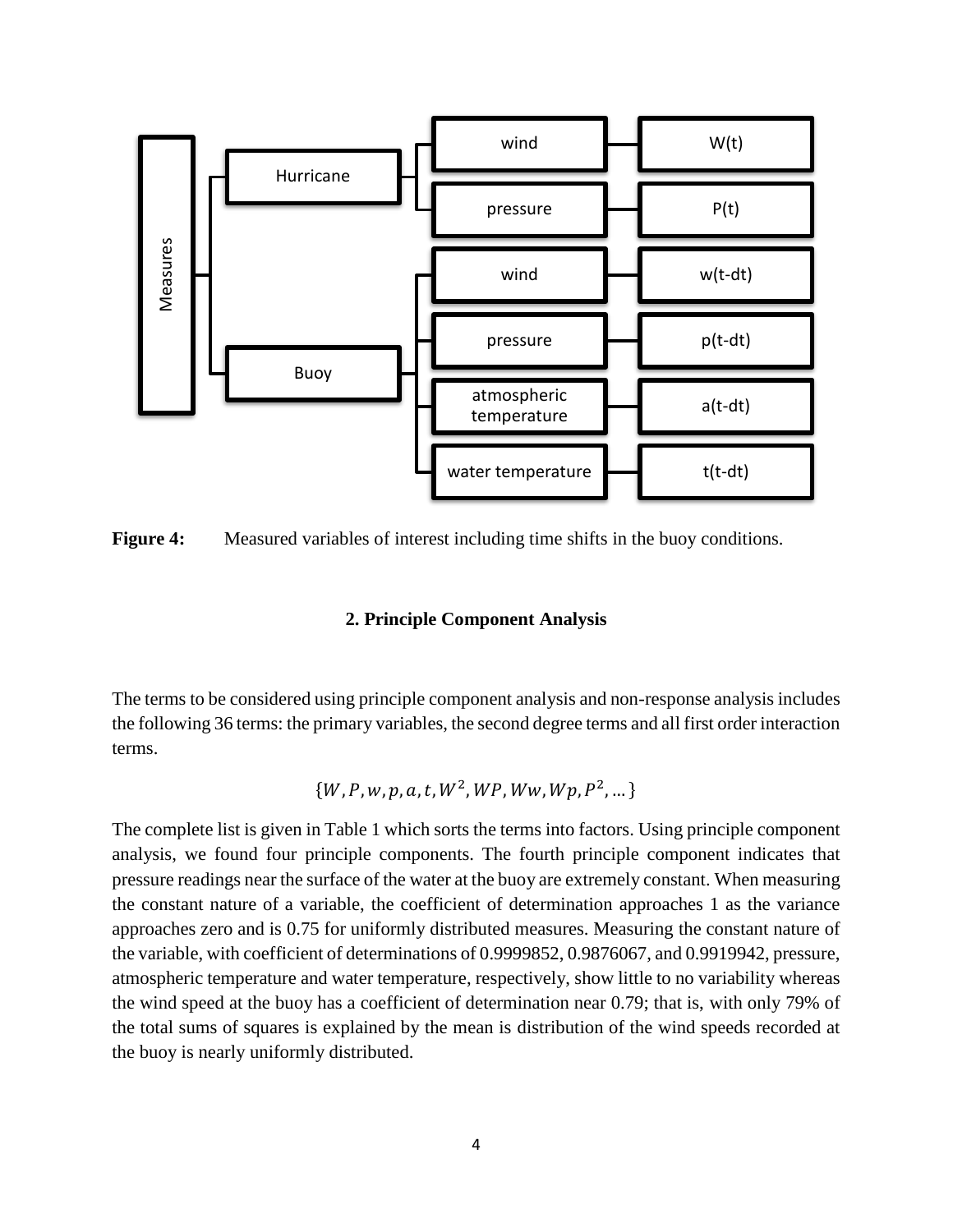|                  | Factor 1       | Factor 2 | Factor 3 | Factor 4 |
|------------------|----------------|----------|----------|----------|
| W                | $\overline{1}$ |          |          |          |
| $\boldsymbol{P}$ | $-0.94$        |          |          |          |
| $W^2$            | 0.97           |          |          |          |
| WP               | $\mathbf{1}$   |          |          |          |
| $wW$             | 0.7            |          | 0.62     |          |
| pW               | $\overline{1}$ |          |          |          |
| aW               | 0.98           |          |          |          |
| tW               | 0.99           |          |          |          |
| $P^2$            | $-0.94$        |          |          |          |
| pP               | $-0.92$        |          |          |          |
| $\boldsymbol{a}$ |                | 0.96     |          |          |
| $\boldsymbol{t}$ |                | 0.96     |          |          |
| aP               |                | 0.96     |          |          |
| tP               |                | 0.95     |          |          |
| ap               |                | 0.96     |          |          |
| tp               |                | 0.97     |          |          |
| $a^2$            |                | 0.97     |          |          |
| at               |                | 0.98     |          |          |
| $t^2$            |                | 0.96     |          |          |
| $\boldsymbol{w}$ |                |          | 0.97     |          |
| wP               |                |          | 0.97     |          |
| $w^2$            |                |          | 0.94     |          |
| wp               |                |          | 0.97     |          |
| wa               |                |          | 0.98     |          |
| wt               |                |          | 0.99     |          |
| $\boldsymbol{p}$ |                | $-0.3$   |          | 0.91     |
| $p^2$            |                | $-0.3$   |          | 0.91     |

**Table 1:** Loading Factors ordered by Factors and the percent variance contained in the individual components.

Table 2 gives the SS loading weights, the proportion of variance contained in each factor and the cumulative proportions; and indicates that four components (factors) were sufficient, explaining 96% of the variation. With a SS loading that is less than 1, the fifth factor was found to be insignificant. Whereas the first factor with an SS loading of 9.05 indicates that at least 34% of the variance among the terms exists.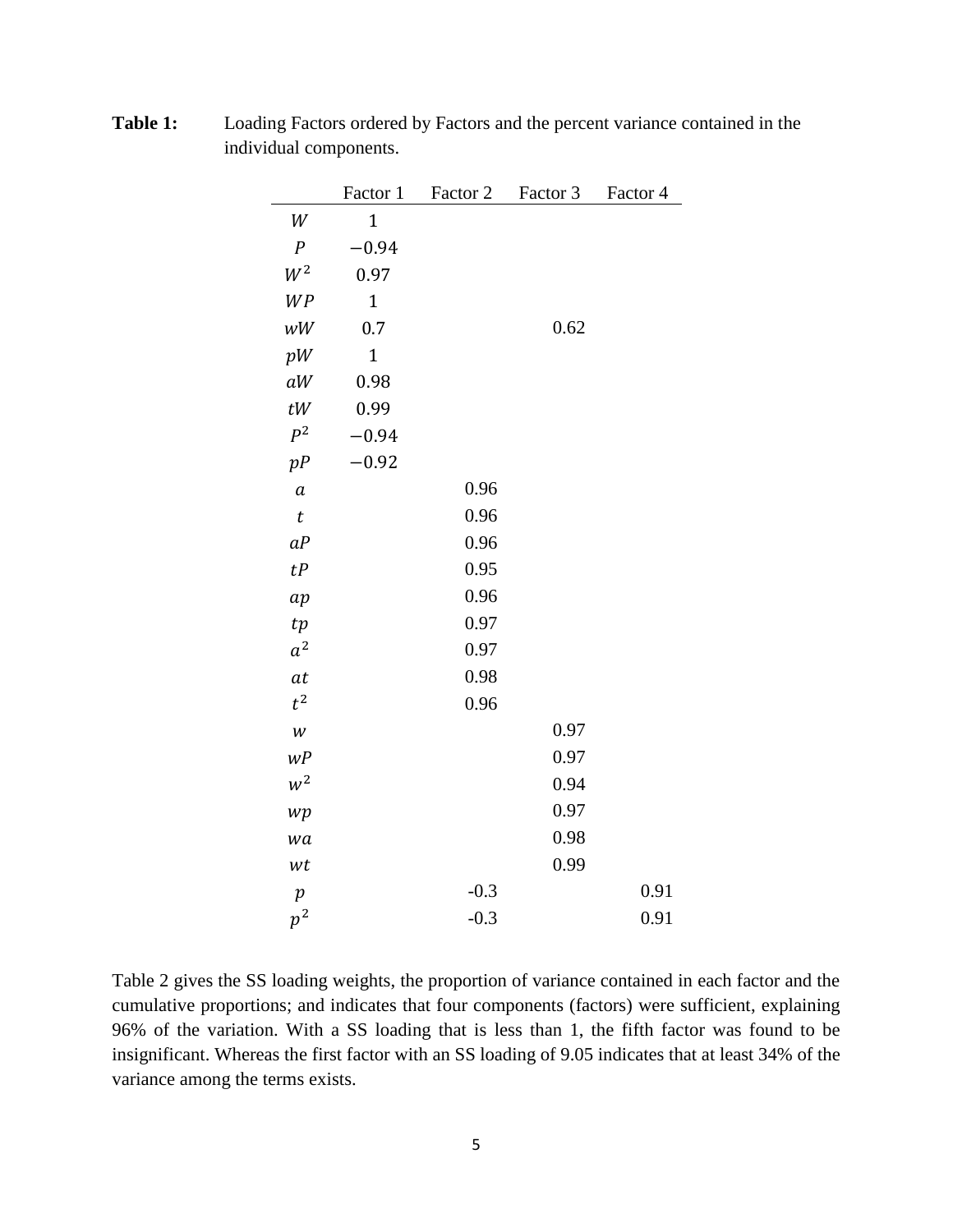**Table 2:** SS loading weights, proportion of variance explained by each of the factors and the cumulative proportion of explained variance.

|                            | Factor1 | Factor <sub>2</sub> | Factor3 | Factor4 | Factor <sub>5</sub> |
|----------------------------|---------|---------------------|---------|---------|---------------------|
| SS loadings                | 9.05    | 8.77                | 6.35    | 1.84    | 0.37                |
| <b>Proportion Variance</b> | 0.34    | 0.32                | 0.24    | 0.07    | 0.01                |
| <b>Cumulative Variance</b> | 0.34    | 0.66                | () 9    | በ 96    | 0.98                |

### **3. Non-Response Analysis**

In this analysis, the terms of interest are those variables, interaction and second degree terms belonging to the first principle component and the primary variable of interest is **wind speed** of a hurricane as related to the pressure of the hurricane and the buoy conditions.

Consider the non-response model:

$$
u = \alpha_1 W + \alpha_2 P + \alpha_3 W^2 + \alpha_4 P^2
$$
  
+
$$
\alpha_5 Ww + \alpha_6 Wp + \alpha_7 Wa + \alpha_8 Wt + \alpha_9 WP + \alpha_{10} Pp
$$

where  $u$  for wind speed of hurricane as a function of the other measurements:

$$
A = a_3, B = a_1 + a_5w + a_6p + a_7a + a_8t + \alpha_9P,
$$
  
\n
$$
C = a_2P + a_4P^2 + a_{10}Pp - unity
$$
  
\n
$$
\hat{W}_L = \frac{-B - \sqrt{B^2 - 4AC}}{2A}.
$$
  
\n
$$
\hat{W}_U = \frac{-B + \sqrt{B^2 - 4AC}}{2A}.
$$

Solutions obtained are conditional to the pressure as this indirect relationship is co-dependent on volume by the Ideal Gas Law and Boltzmann's Equation.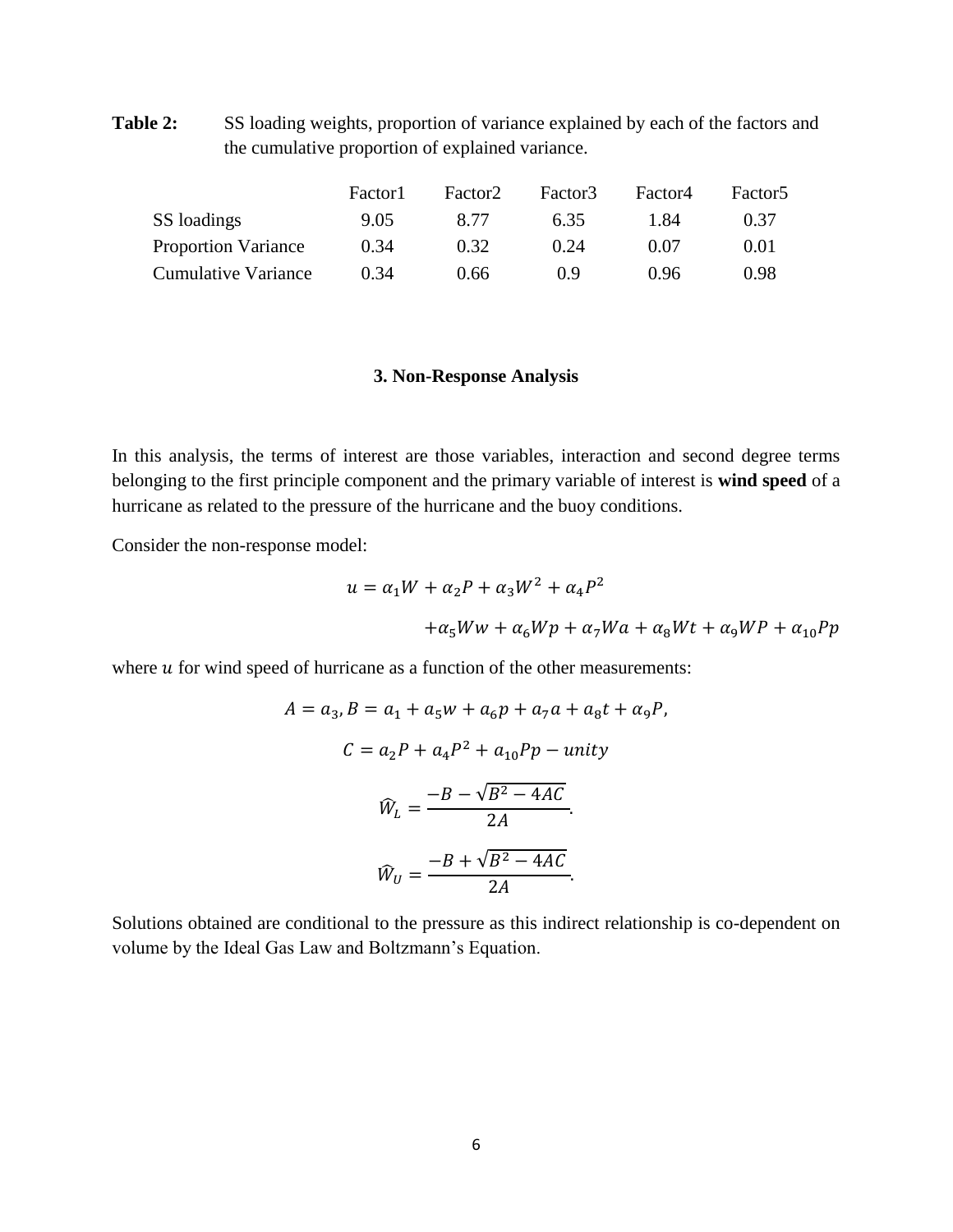

**Figure 5**: Line graph of **wind speed** recorded during a tropical storm/hurricane over time in hours past January 1, 2000.



**Figure 6:** Scatterplot of **wind speed** and the limits for the estimated wind speed To estimate the wind speed within a storm,  $W$ , let

$$
\widehat{W} = \begin{cases} \widehat{W}_L & \text{if } |\widehat{W}_L - W| < |\widehat{W}_U - W| \\ \widehat{W}_U & \text{otherwise} \end{cases}
$$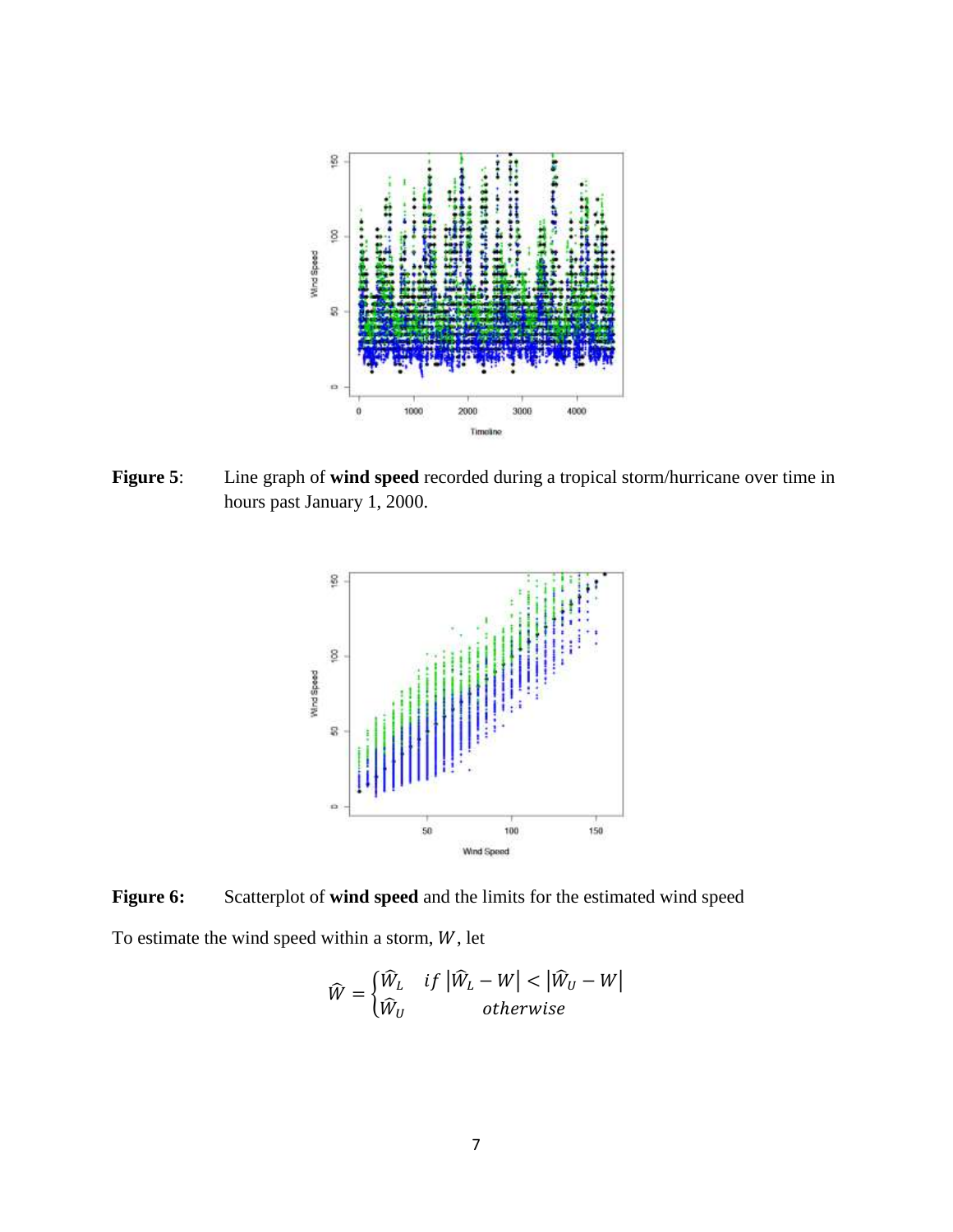

Figure 7: Scatterplot of (a) wind speed and the estimated wind speed and (b) wind speed and pressure both observed (black) and the upper and lower limits (green and blue).

The relationship between shifts as the storm hits its peak and starts to dissipate, Figure 8.



**Figure 8:** A time series of (a) estimated wind speed over time and (b) a scatter plot of latitude and longitude colored in terms of the upper and lower limits (green and blue).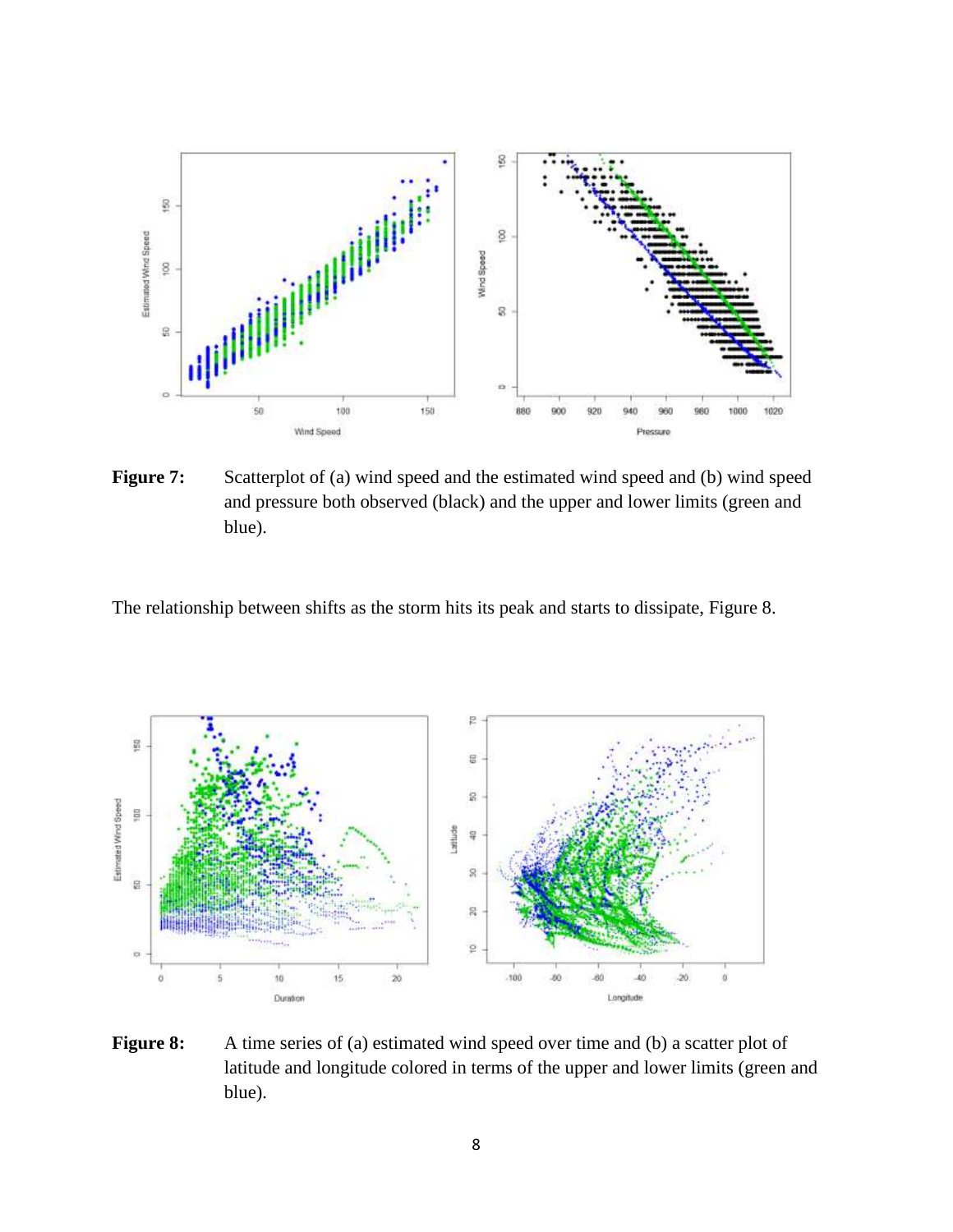To determine the number of days  $(dt)$  before the storms formation that best predicts the intensity of a storm by using the correlation between W and  $\hat{W}$  is computed for

$$
dt = 1, 2, ..., 36 \, days.
$$

A correlation was found to be  $0.9882843$  when dt is three days; that is the buoy condition three days before the hurricane reading shows the highest correlation with the storm conditions. As illustrated in Figure 9, there is a sinusoidal relationship in the measured correlations; that is, there is a 'pumping action' or between wind speeds as measured in a storm and the conditions as measured near the surface of the water.



**Figure 9:** Correlation between the observed and estimated wind speed based on the buoy conditions over the give time delay.

As illustrated in Figure 8, there are oscillations in the correlation between the buoy conditions and the storm conditions. This is hard to illustrate in the relationship as there are six terms: storm **wind speed**, **storm pressure**, **buoy wind speed**, **buoy pressure**, **atmospheric** and **water temperature** (as measured at the buoy). Therefore, we will indicate the storm wind speed by size of the point character and the storm pressure by the coloring as depicted in Figure 10.



Figure 10: Size and Color code for Wind Speed and Pressure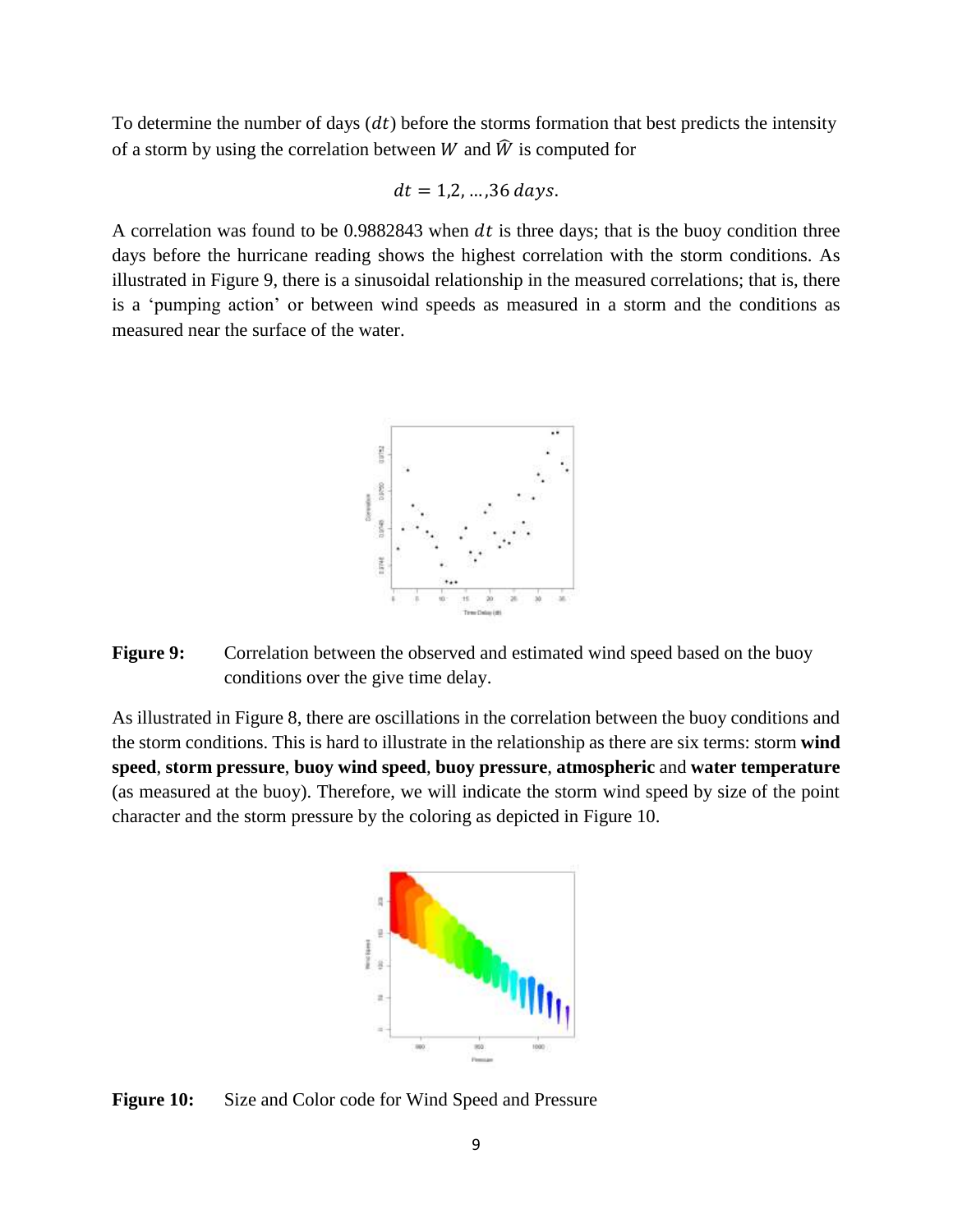Illustrated in Figure 11 (a), the wind speed in a tropical storm does not appear to be dependent on the wind speed and pressure at the buoy as indicated by the varying colors and size; however, there is a pressure below which there is a slight change in the expected storm winds. The interesting variable is water temperature (which shows oscillation) and pressure.



Fig. 11 (a) Contour plot of pressure and wind speed as measured at the buoy.



Fig. 11 (b) Contour plot of atmospheric temperature and wind speed as measured at the buoy.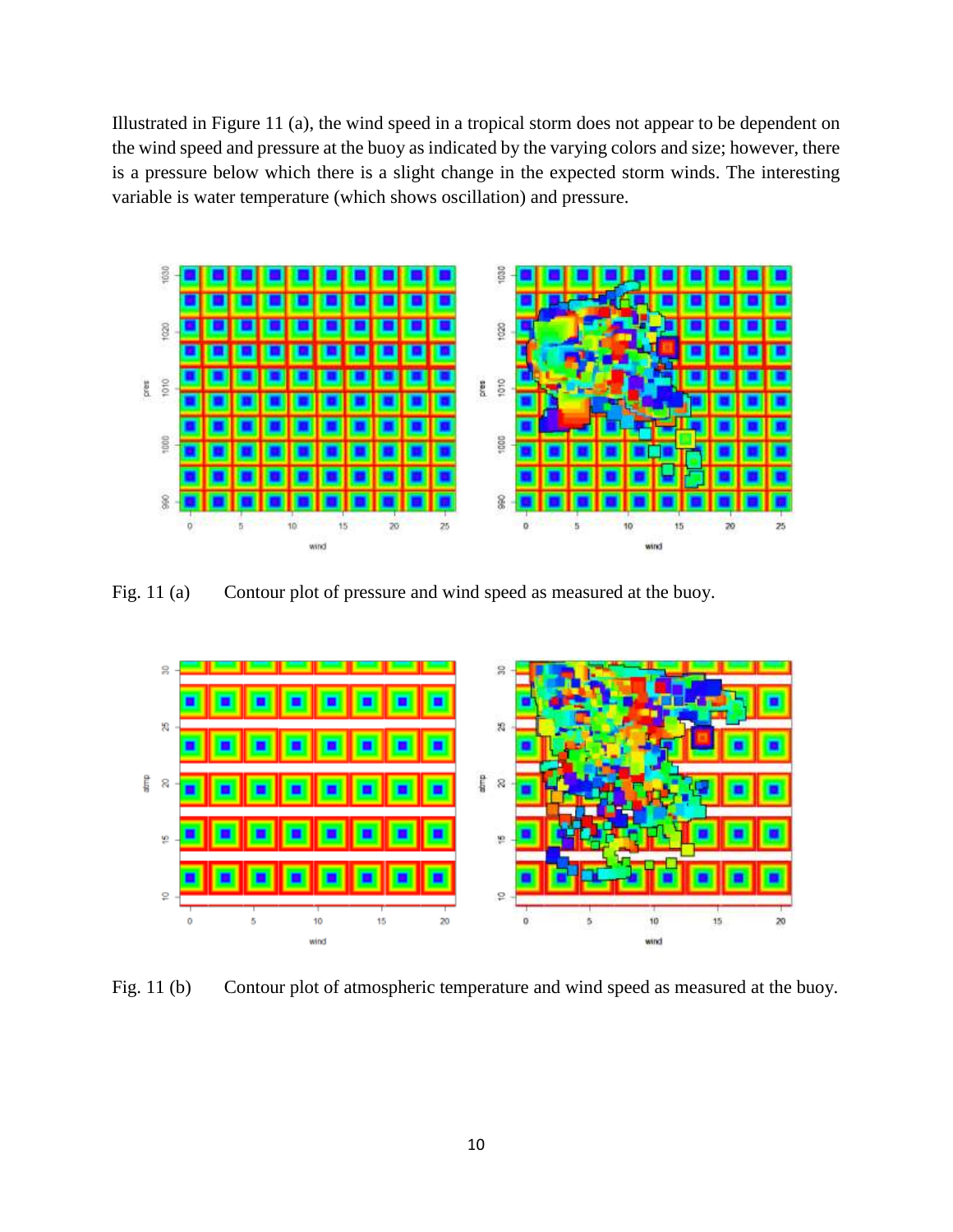

Fig. 11 (c) Contour plot of water temperature and wind speed as measured at the buoy.



Fig. 11 (d) Contour plot of pressure and atmospheric temperature as measured at the buoy.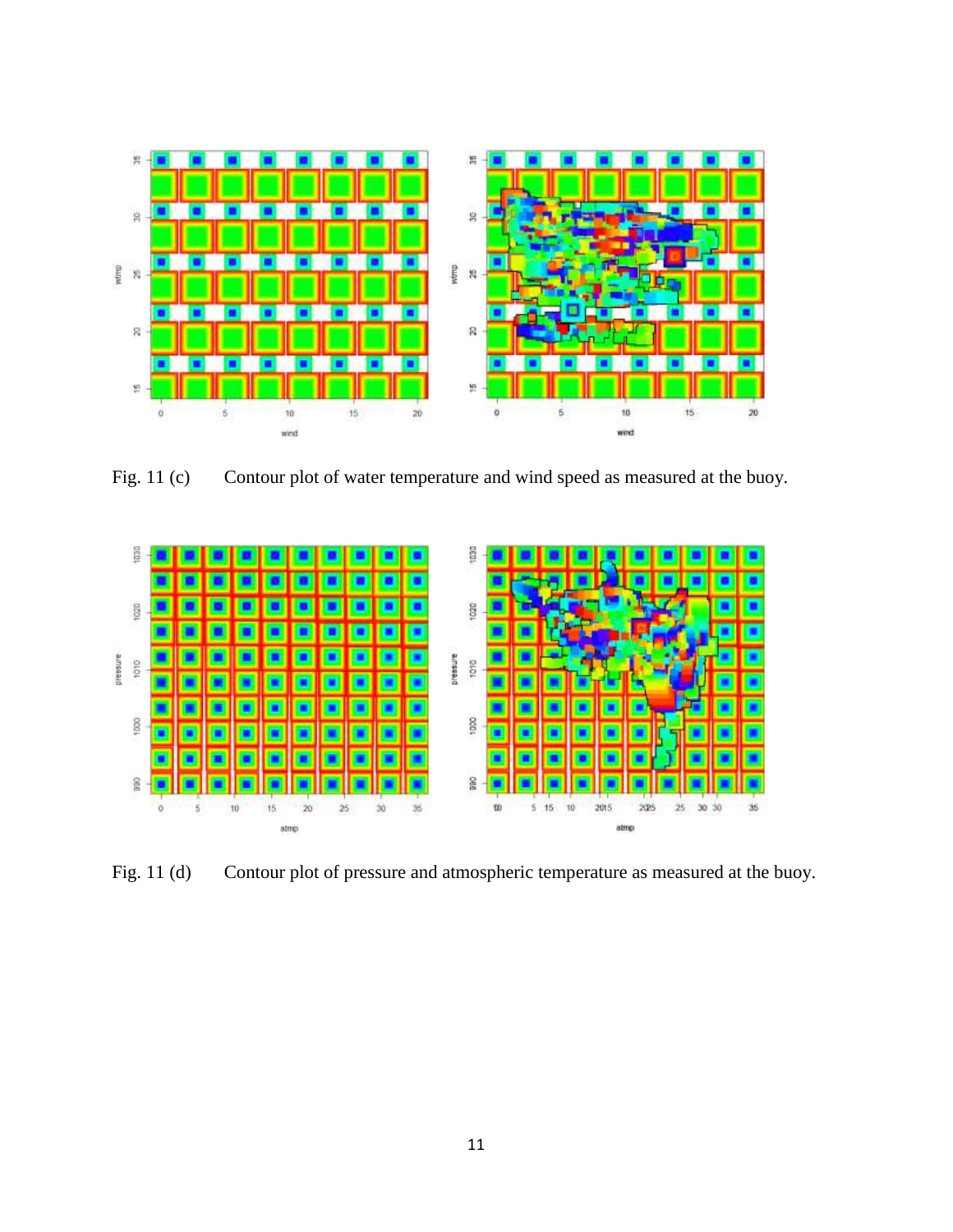

Fig. 11 (e) Contour plot of pressure and water temperature as measured at the buoy.



- Fig. 11 (f) Contour plot of atmospheric temperature and water temperature as measured at the buoy.
- Figure 11: Contour plots using size and coloring of meshed space to indicate storm winds and storm pressures in relationship to (a) buoy wind speed by buoy pressure; (b) buoy wind speed by atmospheric temperature, (c) buoy wind speed by water temperature; (d) buoy pressure by atmospheric temperature, (e) buoy pressure by water temperature; and (f) atmospheric temperature by water temperature.

This analysis indicates that there is a pumping action between pressure and wind speed as well as the non-linear relationship between storm wind speed and conditions measured at the buoy.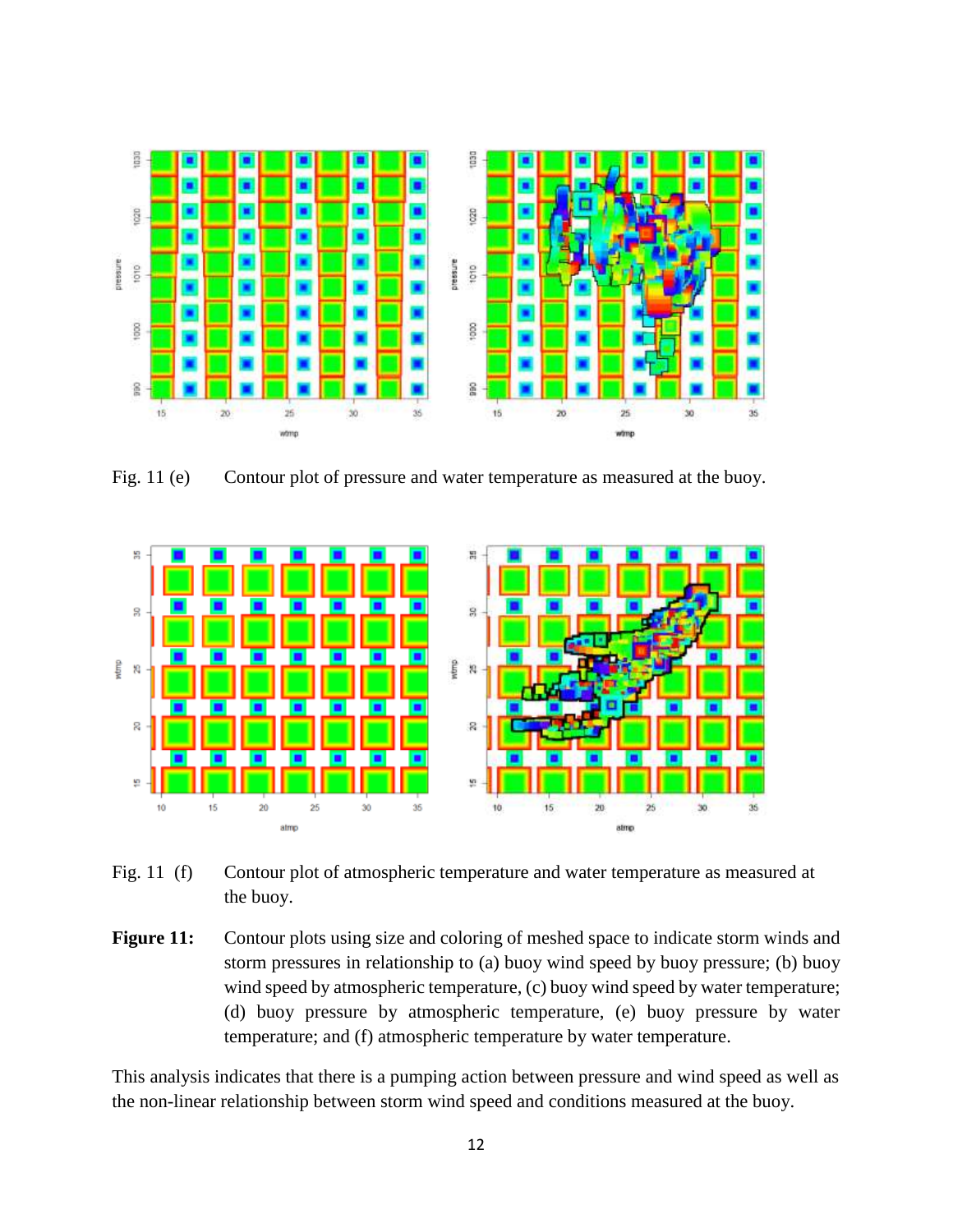The unique wind speeds generated by a tropical storm and hurricanes are multiples of 5 from 10 to 160 knots,  $W$ . Consider the average buoy conditions by hurricane force winds (from formation through intensification and dissipation),

$$
\overline{w}_i, \overline{p}_i, \overline{a}_i, \overline{t}_i, i \in W.
$$

As illustrated in Figure 12, there are sinusoidal relationship in the relationship between storm winds and the conditions recorded at the buoy.



Figure 11: Scatter plots of storm winds and (a) wind speed at the buoy; (b) pressure at the buoy; (c) atmospheric temperature at the buoy; and (d) water temperature at the buoy.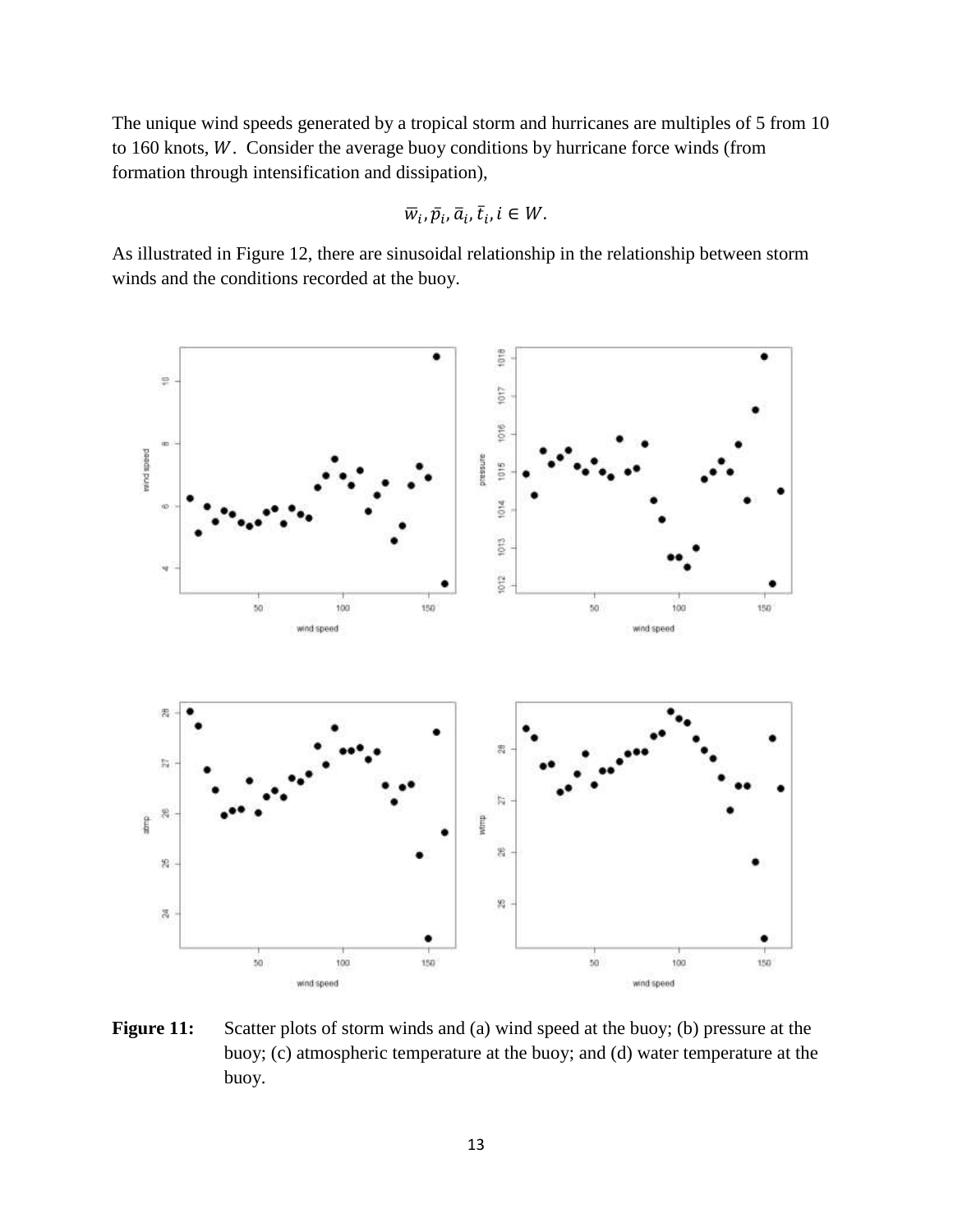To further investigate the apparent drop in hurricane force winds consider the buoy conditions: wind speed (w), pressure (p), atmospheric temperature (a) and water temperature (t). With coefficient of determination 0.99984, pressure is rather constant only dropping and showing higher variability when the wind speeds are high; with a coefficient of determination of 0.8624187, wind speed is the most variant. Atmospheric temperature ranks second with  $R^2 = 0.9853786$  and water temperature ranks third with  $R^2 = 0.92936$ . What was unexpected was the clear quadratic relationship that appears between wind speed and temperature



**Figure 12:** Scatter plot of buoy wind speed by (a) mean pressure, (b) mean atmospheric temperature and (c) mean water temperature.

In the non-response analysis model:

$$
u = \alpha_1 p + \alpha_2 a + \alpha_3 t + \alpha_4 p^2 + \alpha_5 a^2 + \alpha_6 t^2,
$$

where  $u$  is a column vector of one.

Using the developed model given by

 $\hat{u} = 0.001993p - 0.00007051a + 0.0003194t - 0.000000988p^2$ 

$$
+0.0000004513a^2+0.000007737t^2
$$

we have, as illustrated in Figure 13, that the relationship that exists is a conical, shown in black.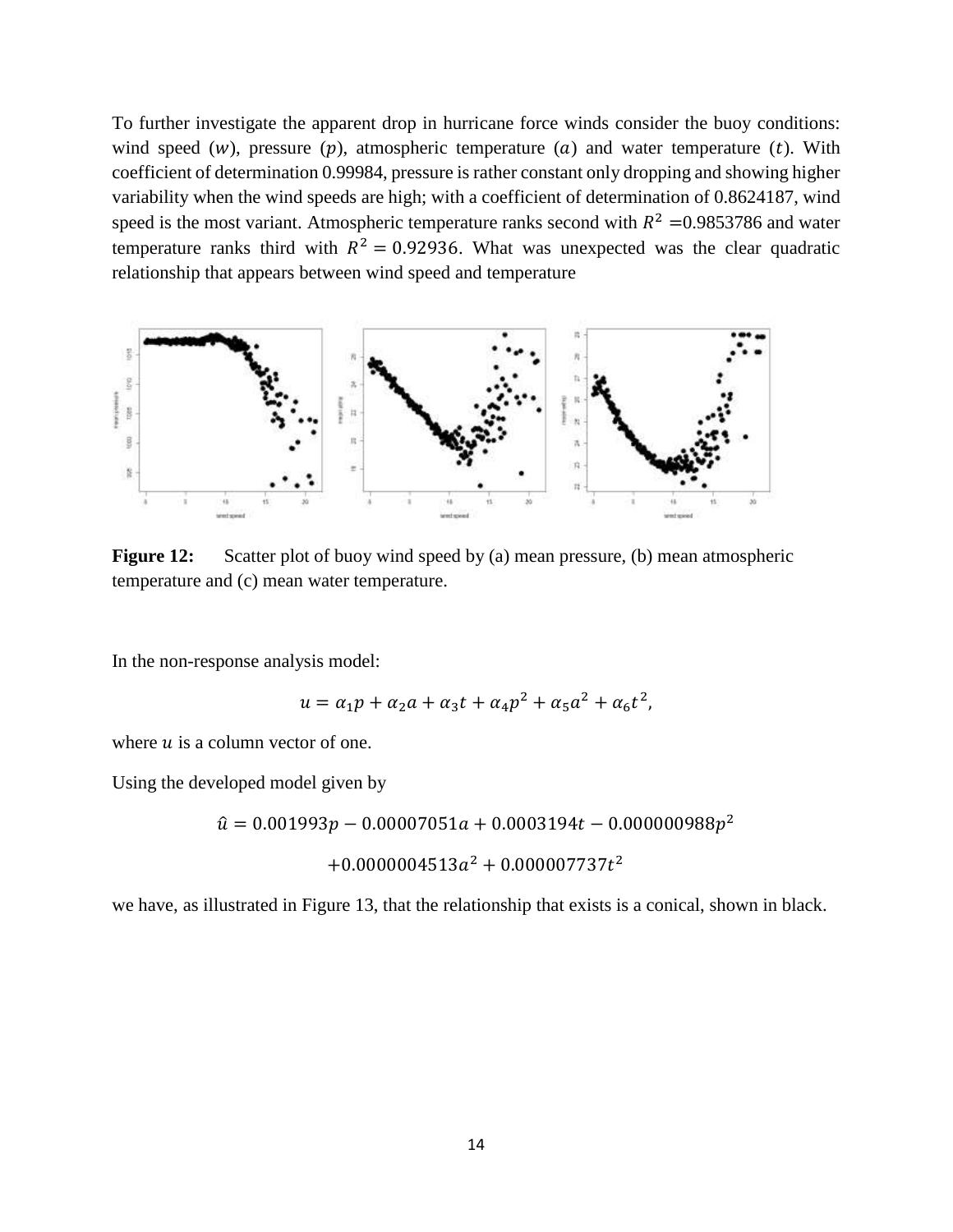

**Figure 13:** Contour plots of conic sections by estimated unity for (a) atmospheric temperature by water temperature, (b) pressure by atmospheric temperature and (c) presssure by water temperature. In the set of images, the observed data is shown in gray.

In the non-response analysis model:

$$
u = \alpha_1 w + \alpha_2 p + \alpha_3 a + \alpha_4 t + \alpha_5 w^2 + \alpha_6 p^2 + \alpha_7 a^2 + \alpha_8 t^2 + \alpha_9 w p + \alpha_{10} w a + \alpha_{11} w t + \alpha_{12} p a + \alpha_{13} p t + \alpha_{14} a t
$$

The developed model is given by

 $\hat{u} = 0.0008058w + 0.001943p + 0.001761a - 0.0008463t + 0.00000004416w^2$  $-0.0000009442p^2 - 0.0000007349a^2 - 0.00000005396t^2$  $-0.0000007829wp - 0.000000652wa + 0.0000002316wt$  $-0.000001708 pa + 0.0000008201 pt + 0.0000005655 at.$ 

Illustrated in Figure 14 and Figure 15, the relationship that exist is a conical shown in black.



**Figure 14:** Contour plots of conic sections by estimated value unity for (a) wind speed and pressure, (b) wind speed and atmospheric temperature and (c) wind speed and water temperature.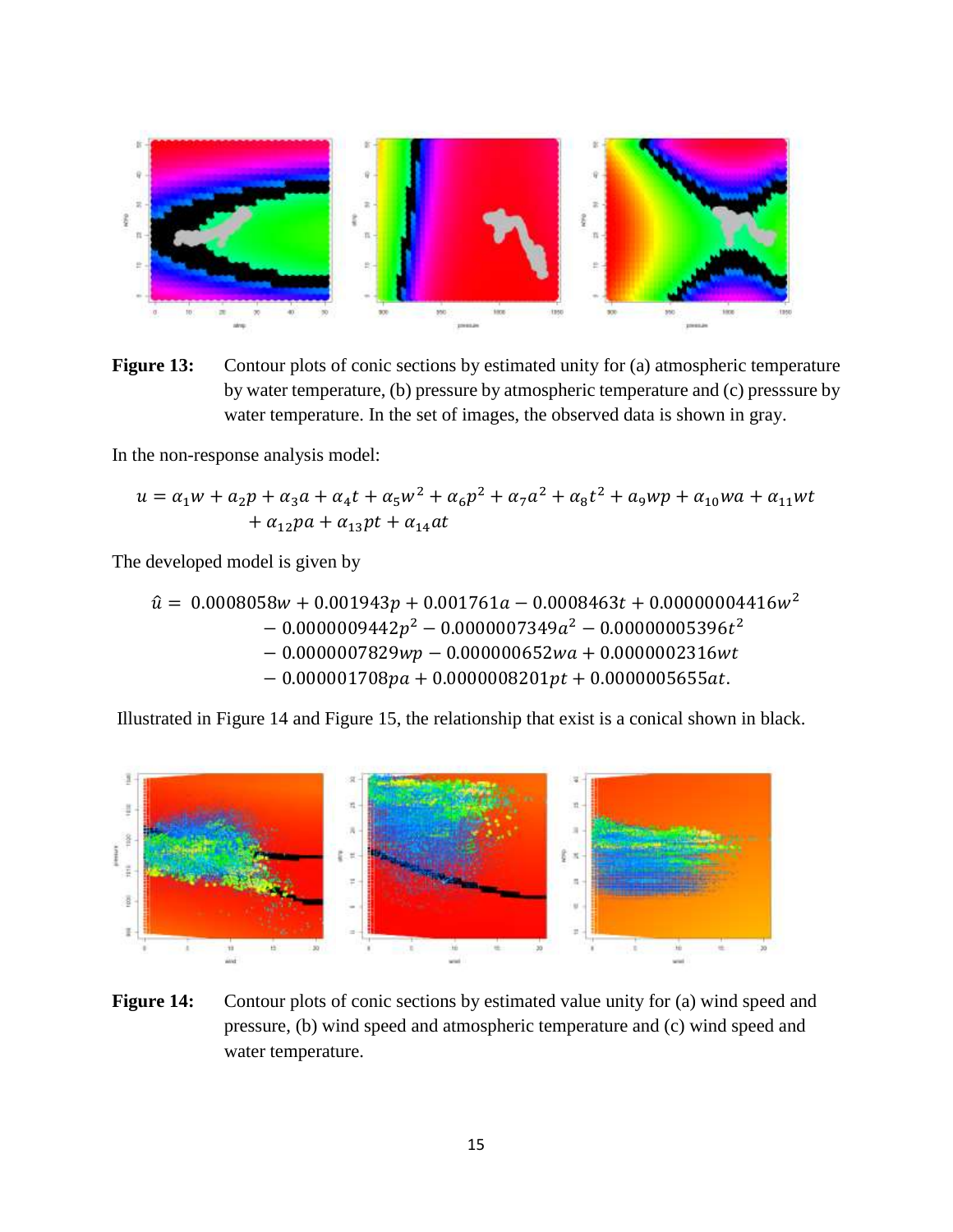

Figure 15: Contour plots of conic sections by estimated value of unity for (a) atmospheric temperature and pressure, (b) water temperature and atmospheric temperature and (c) atmospheric temperature and water temperature.

### **4. Usefulness**

This analysis is useful in the field of meteorology as it allows co-dependent relationships among atmospheric conditions to be expressed implicitly. It also illustrates the constant ebb and flow of each of these measures in an effort to maintain a stable system. The analysis also shows that the formation of a storm may be detected days before a storm forms. The end result of this analysis will be an application which reads the current conditions at the buoy and predict the formation of a tropical storm based on the conditions near the surface of the water.